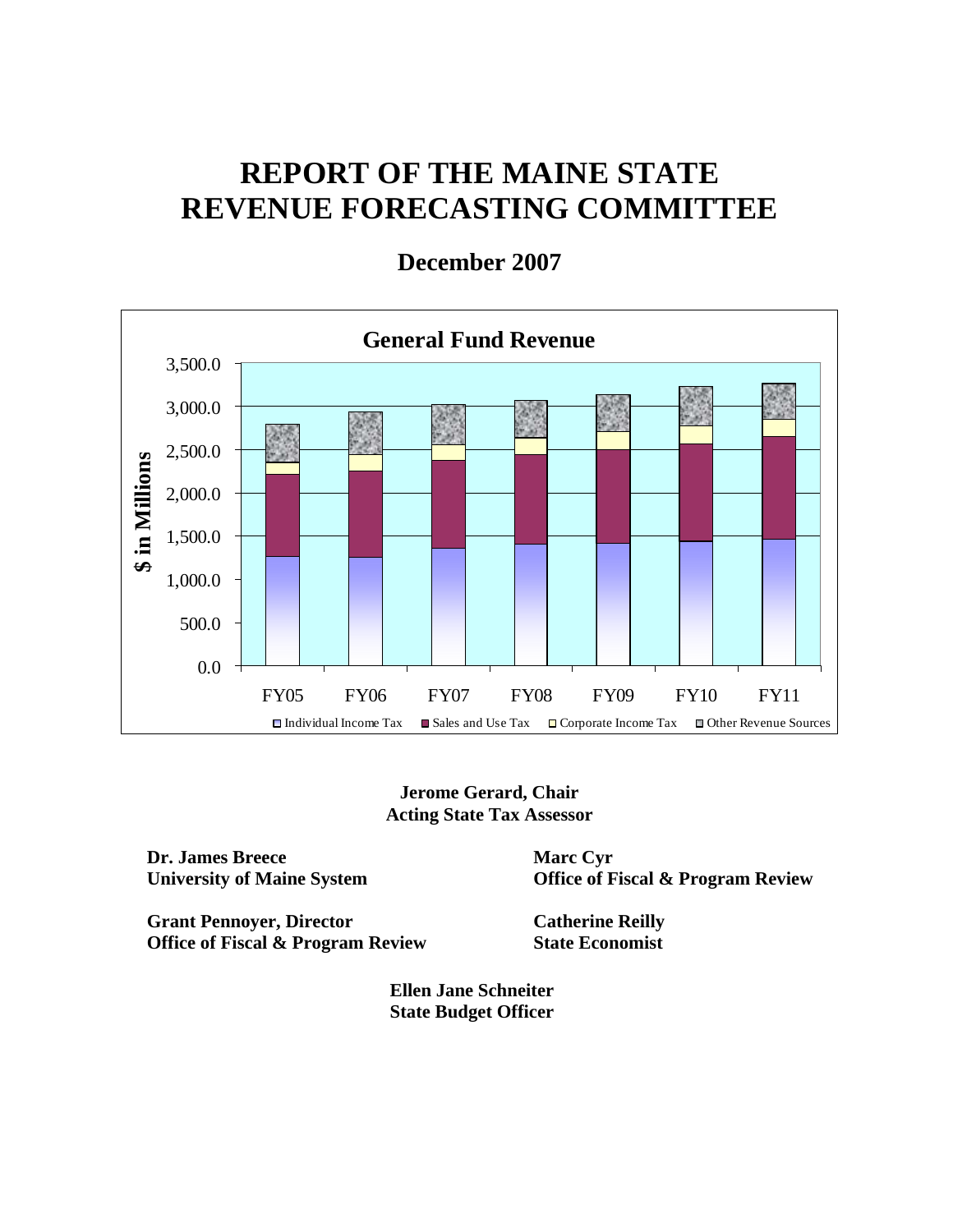# **Report of the Maine State Revenue Forecasting Committee December 2007 Forecast**

### **TABLE OF CONTENTS**

| I. |                   | <b>INTRODUCTION AND BACKGROUND TO REVENUE FORECAST 1</b> |
|----|-------------------|----------------------------------------------------------|
|    | A.                |                                                          |
|    | <b>B.</b>         |                                                          |
|    | C.                |                                                          |
|    | D.                |                                                          |
|    | Е.                |                                                          |
| П. |                   |                                                          |
|    | A.                |                                                          |
|    | <b>B.</b>         |                                                          |
|    | $\mathbf{C}$      |                                                          |
|    | D.                |                                                          |
|    |                   |                                                          |
|    | <b>APPENDICES</b> |                                                          |
|    |                   | <b>1.</b> Canaral Fund                                   |

| <b>A.</b>      | General Fund                                             |
|----------------|----------------------------------------------------------|
| <b>B.</b>      | <b>Highway Fund</b>                                      |
| $\mathbf{C}$ . | <b>Fund for a Healthy Maine</b>                          |
| D.             | <b>Medicaid/MaineCare Dedicated Revenue Taxes</b>        |
| Е.             | <b>Consensus Economic Forecasting Commission Report</b>  |
| F.             | <b>Historical Background and Methodology</b>             |
| G.             | MRS Materials Presented at November 28, 2006 RFC Meeting |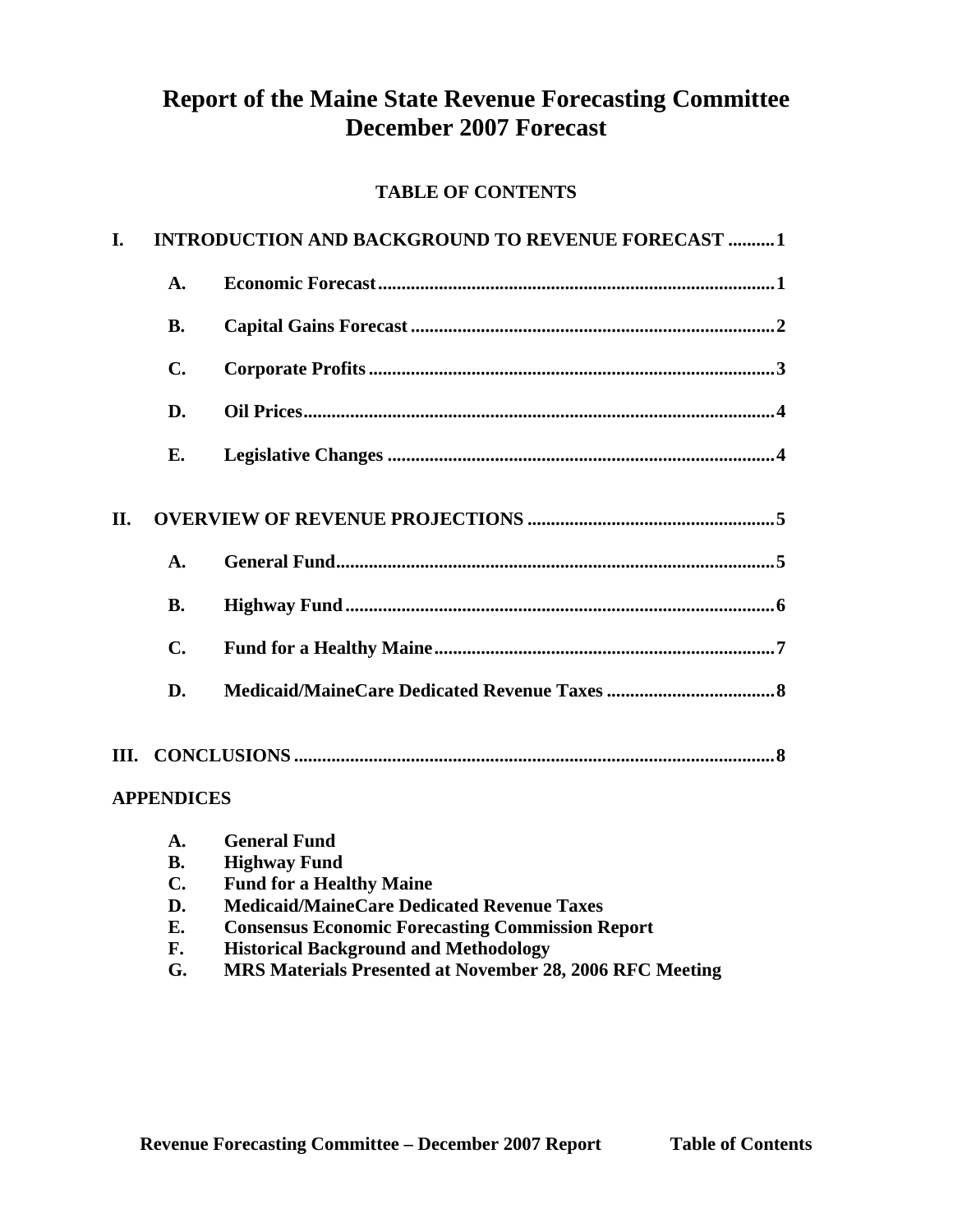#### **I. INTRODUCTION AND BACKGROUND TO REVENUE FORECAST**

This report represents the conclusion to the fall forecast for the December 1st statutory reporting deadline of the Revenue Forecasting Committee (RFC). A description of the revenue forecasting process is provided in Appendix F. This report and appendices provide a description of all the key elements of the General Fund and Highway Fund revenue forecasts. In addition to the statutorily required updates of General Fund and Highway Fund, the RFC also includes forecasts of revenue accruing to the Fund for a Healthy Maine and the dedicated revenue from the Medicaid/MaineCare provider taxes. This forecast updates the revenue forecasts through the fiscal year ending June 30, 2011. This forecast also reflects all legislative changes through the 1<sup>st</sup> Regular Session of the 123<sup>rd</sup> Legislature and incorporates the revised economic forecast presented by the Consensus Economic Forecasting Commission (CEFC) for its November 1st reporting deadline. The RFC met on November  $19<sup>th</sup>$  to deliberate and discuss the recommendations of Maine Revenue Services and other revenue analyses.

#### **A. Economic Forecast Update**

The December 2007 revenue update began with the fall economic forecast in October. The Consensus Economic Forecasting Commission (CEFC) met on October 16th to review and update its February 2007 forecast. Based on economic data available through the first nine months of 2007, the commission made slight adjustments to its previous forecast. Table I-A below summarizes the incremental change of the CEFC forecast. The full report of the CEFC is included in Appendix E.

# **TABLE I-A**

#### **Consensus Economic Forecasting Commission Comparison of February 2007 and November 2007 Economic Forecasts**

| <b>Calendar Years</b>                                 | 2006                                              | 2007   | 2008   | 2009   | <b>2010</b> | 2011             |  |  |  |  |
|-------------------------------------------------------|---------------------------------------------------|--------|--------|--------|-------------|------------------|--|--|--|--|
| • Wage & Salary Employment (Annual Percentage Change) |                                                   |        |        |        |             |                  |  |  |  |  |
| $>$ Consensus 2/2007                                  | 0.5                                               | 0.7    | 0.8    | 0.8    | 0.7         | 0.6              |  |  |  |  |
| > Consensus 11/2007                                   | 0.5                                               | 0.5    | 0.3    | 0.6    | 0.7         | 0.7              |  |  |  |  |
| <b>Difference</b>                                     |                                                   | $-0.2$ | $-0.5$ | $-0.2$ | 0.0         | 0.1              |  |  |  |  |
| • Personal Income (Annual Percentage Change)          |                                                   |        |        |        |             |                  |  |  |  |  |
| $>$ Consensus 2/2007                                  | 5.2                                               | 4.3    | 4.5    | 4.5    | 4.3         | 4.2              |  |  |  |  |
| $>$ Consensus 11/2007                                 | 3.9                                               | 4.9    | 4.4    | 4.5    | 4.5         | 4.6              |  |  |  |  |
| <b>Difference</b>                                     |                                                   | 0.6    | $-0.1$ | 0.0    | 0.2         | 0.4              |  |  |  |  |
|                                                       | • Consumer Price Index (Annual Percentage Change) |        |        |        |             |                  |  |  |  |  |
| $>$ Consensus 2/2007                                  | 3.5                                               | 2.5    | 2.2    | 2.2    | 2.2         | $2.2\phantom{0}$ |  |  |  |  |
| $>$ Consensus 11/2007                                 | 3.2                                               | 2.8    | 2.5    | 2.5    | 2.5         | 2.5              |  |  |  |  |
| <b>Difference</b>                                     |                                                   | 0.3    | 0.3    | 0.3    | 0.3         | 0.3              |  |  |  |  |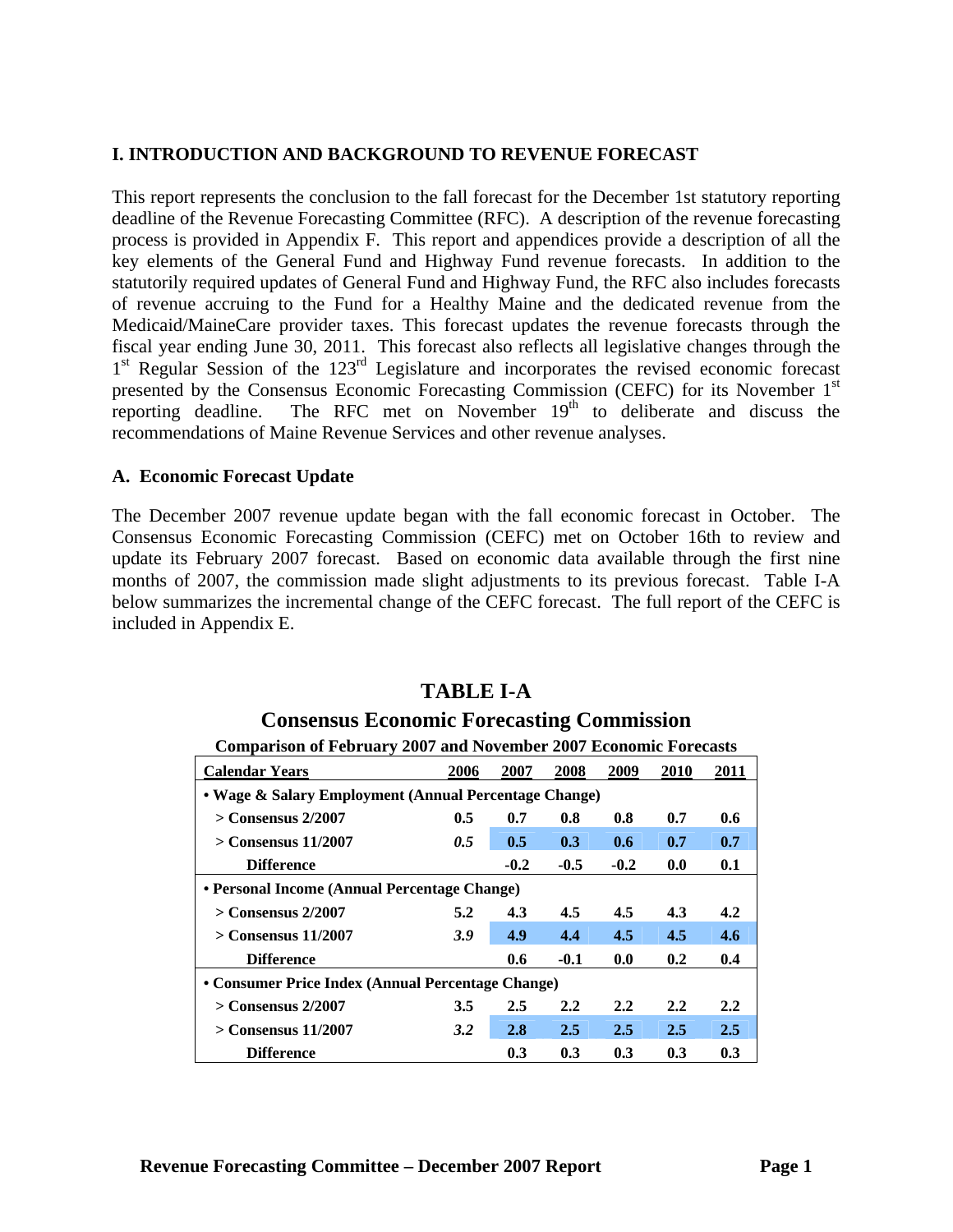#### **B. Capital Gains Forecast**

A major variable that is not included in the economic forecast is a projection of net capital gains. Maine's exceptional capital gains growth during the stock market "bubble" of the late 1990's (in excess of 20% annual increases for 5 consecutive years through tax year 2000) came to an abrupt end in tax year 2001, plummeting 54.3%, resulting in a very unpleasant April surprise in 2002. Based on realizations in tax year 2004, Maine received an opposite surprise in April 2005. It is estimated that net capital gains realizations increased by nearly 43% that year, whereas the RFC had assumed they would grow by only 5.5%.

The RFC and Maine Revenue Services, like their counterparts in other states and the federal government, have had much difficulty trying to accurately forecast this variable. Maine data is not captured at the state level and may only be accessed through federal tax data. That information is shared with Maine Revenue Services, but it lags by as much as 2 years. Since November 1999, Maine Revenue Services has been required to provide a report on the net capital gains and losses realized by taxpayers filing Maine individual income tax returns. That report is provided to the Legislature through the RFC and is included in Appendix G of this report. Table I-B on page 3 summarizes the current assumptions. The differences from the assumptions included in the March 2007 report are:

- 2005 data have been updated to reflect actual data;
- 2006 projections (note they are still projections due to filing extensions that will change the data) have been increased from 9.9% growth to 24.4% growth as a result of preliminary data from the IRS;
- 2007 projections have been increased from no growth to 10% growth based on the strong performance of the stock market during 2007; and
- Negative annual growth in capital gains realizations beginning in 2008 is increased to a 15% decline each year through 2011.

With the bursting of the stock market "bubble," in 2001 the extent of the Maine resident individual income tax liability derived from net capital gains had dropped from its peak in 2000 of 17.3% to a level more in line with historical patterns before the "bubble," in the range of 6% to 7% of tax liability. The recent double-digit growth in capital gains realizations is estimated to have returned that ratio back to over 10%; peaking in 2007 at 14.3%. Starting with the March 2006 forecast, the RFC has assumed capital gains liability will return to its historical average of approximately 6% of total tax liability for Maine residents by the end of the forecast period (see far right column in Table I-B below). This assumption requires the 15% decline noted above and pulls roughly \$30 million per year out of the individual income tax liability. Beginning in 2001, it took only 2 years and a drop of 54.3% in 2001 to get to the longer term assumption. The RFC assumes that this decline will happen gradually over 4 years, thereby reducing the extent of the risk to the forecast by a major downward correction in the markets. This assumption will require adjustment each forecast as new federal data becomes available.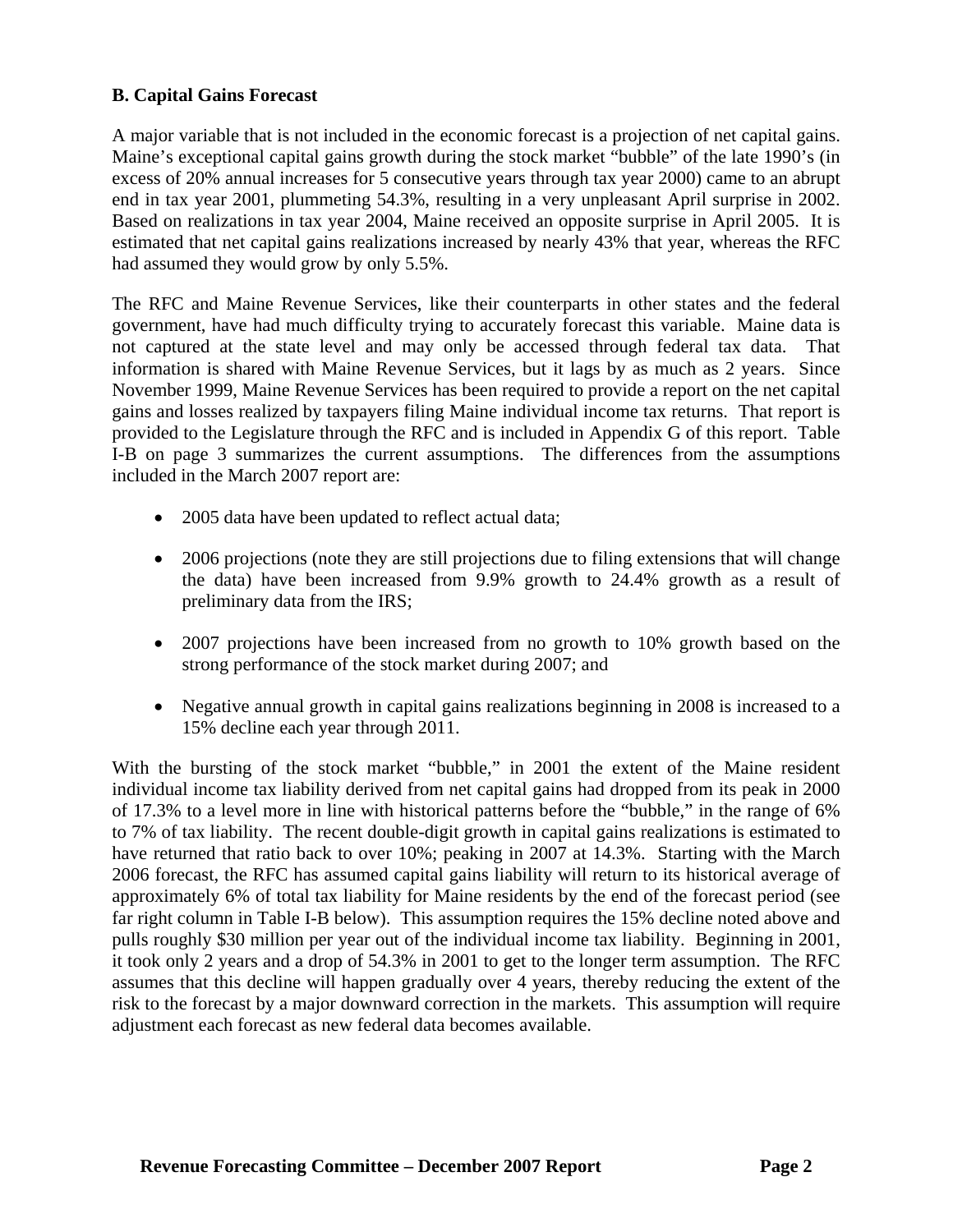| <b>Tax</b><br>Year | <b>Capital</b><br>Gains<br><b>Realizations</b><br>(\$ Millions) | <b>Capital</b><br>Gains<br><b>Realizations</b><br><b>Annual</b> %<br><b>Change</b> | <b>Capital</b><br><b>Gains Tax</b><br><b>Liability</b><br>(\$ Millions) | <b>Capital</b><br><b>Gains Tax</b><br><b>Liability</b><br><u>Annual %</u><br><b>Change</b> | <b>Capital</b><br>Gains % of<br><b>Resident</b><br><b>Tax</b><br><b>Liability</b> |
|--------------------|-----------------------------------------------------------------|------------------------------------------------------------------------------------|-------------------------------------------------------------------------|--------------------------------------------------------------------------------------------|-----------------------------------------------------------------------------------|
| 1995               | \$551.7                                                         |                                                                                    | \$38.3                                                                  |                                                                                            | 6.2%                                                                              |
| 1996               | \$799.7                                                         | 45.0%                                                                              | \$57.3                                                                  | 49.6%                                                                                      | 8.4%                                                                              |
| 1997               | \$1,218.7                                                       | 52.4%                                                                              | \$104.5                                                                 | 82.4%                                                                                      | 13.6%                                                                             |
| 1998               | \$1,551.0                                                       | 27.3%                                                                              | \$120.0                                                                 | 14.8%                                                                                      | 13.9%                                                                             |
| 1999               | \$1,867.2                                                       | 20.4%                                                                              | \$141.7                                                                 | 18.1%                                                                                      | 15.5%                                                                             |
| 2000               | \$2,360.4                                                       | 26.4%                                                                              | \$179.6                                                                 | 26.7%                                                                                      | 17.3%                                                                             |
| 2001               | \$1,079.3                                                       | $-54.3%$                                                                           | \$74.1                                                                  | $-58.7%$                                                                                   | 7.6%                                                                              |
| 2002               | \$908.8                                                         | $-15.8%$                                                                           | \$59.1                                                                  | $-20.3%$                                                                                   | 6.1%                                                                              |
| 2003               | \$1,069.4                                                       | 17.7%                                                                              | \$69.4                                                                  | 17.4%                                                                                      | 6.8%                                                                              |
| 2004               | \$1,526.9                                                       | 42.8%                                                                              | \$104.9                                                                 | 51.2%                                                                                      | 9.2%                                                                              |
| 2005               | \$1,960.3                                                       | 28.4%                                                                              | \$137.0                                                                 | 30.6%                                                                                      | 11.3%                                                                             |
| 2006*              | \$2,439.4                                                       | 24.4%                                                                              | \$174.7                                                                 | 27.5%                                                                                      | 13.4%                                                                             |
| 2007*              | \$2,683.4                                                       | 10.0%                                                                              | \$194.6                                                                 | 11.4%                                                                                      | 14.3%                                                                             |
| 2008*              | \$2,280.9                                                       | $-15.0%$                                                                           | \$161.3                                                                 | $-17.1%$                                                                                   | 11.6%                                                                             |
| 2009*              | \$1,938.7                                                       | $-15.0%$                                                                           | \$134.9                                                                 | $-16.4%$                                                                                   | 9.5%                                                                              |
| 2010*              | \$1,647.9                                                       | $-15.0%$                                                                           | \$111.1                                                                 | $-17.6%$                                                                                   | 7.7%                                                                              |
| 2011*              | \$1,400.7                                                       | $-15.0%$                                                                           | \$94.3                                                                  | $-15.2%$                                                                                   | 6.3%                                                                              |

**Table I-B Maine Resident - Net Capital Gains** 

\* Represents Projections

#### **C. Corporate Profits**

A major variable of the tax models that drives the corporate income tax forecast is corporate profitability. Again, this forecast is not part of the CEFC economic forecast. The RFC used Global Insight's November 2007 forecast of pre-tax corporate profits. Table I-C below presents a comparison of Global Insight's forecasts used in the March 2007 forecast and the current national forecast, which calls for a 4.8% increase in calendar year 2007, then a decline in profitability in calendar year 2008, a rebound in 2009 and then slight declines in 2010 and 2011. The dominant taxpayers in Maine's corporate income tax liability mix have shifted to national retailers and energy companies. As a result, Maine is insulated from significant regional variances in corporate profitability as a result of Maine's method of corporate income taxation. For national companies operating in Maine, the amount of corporate income tax due to Maine is calculated by apportioning total profits earned in the continental United States by the amount of business that they conduct in Maine based on sales, payroll and property. Maine's apportionment formula was modified during the  $123<sup>rd</sup>$  Legislature, 1<sup>st</sup> Regular Session to be based solely on sales. This legislative change results in a substantial increase in budgeted revenue within the corporate income tax (also see section on Legislative Changes).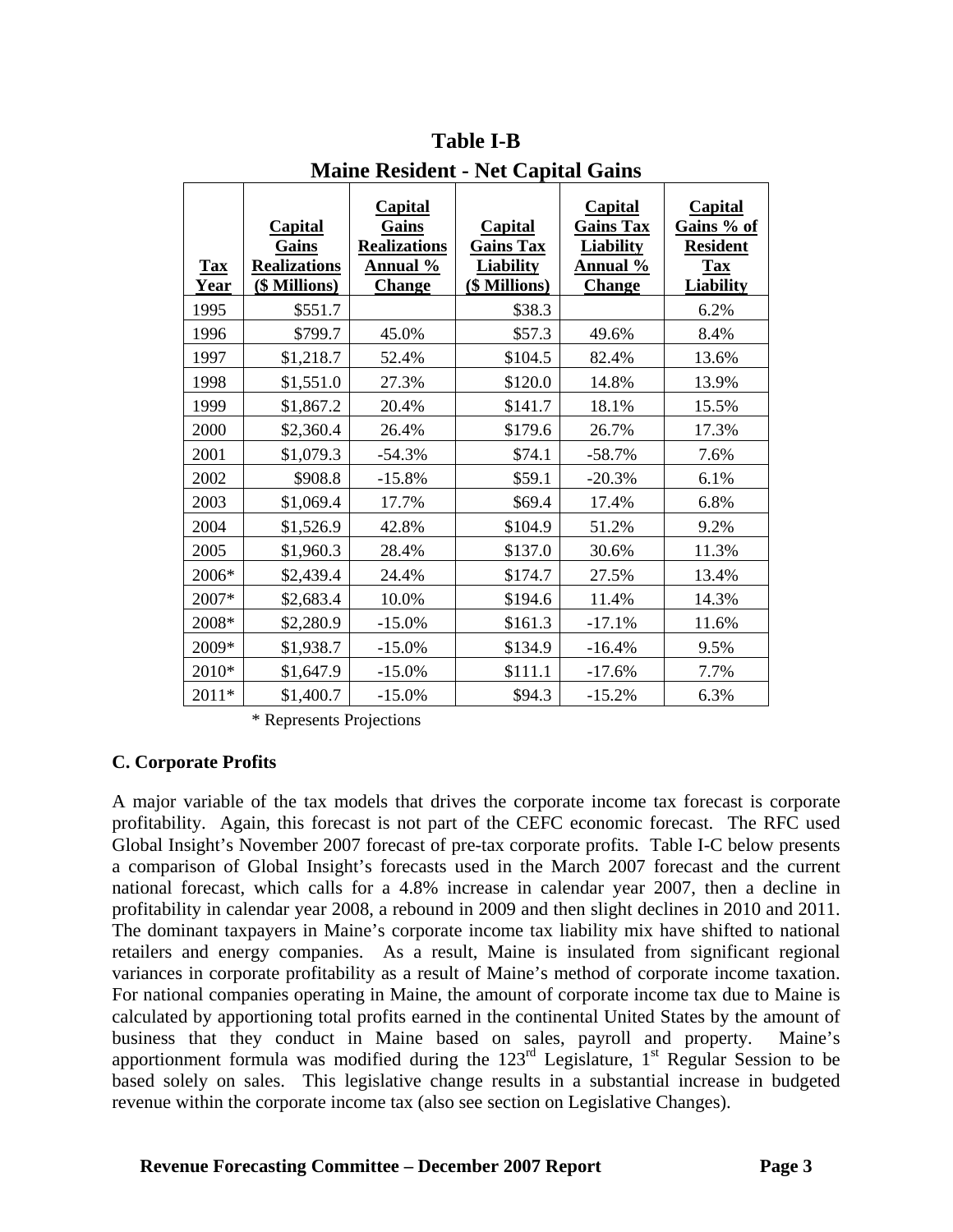| Corporate Profit Growth (Percentage Annual Change) |       |      |               |      |                      |          |  |  |  |
|----------------------------------------------------|-------|------|---------------|------|----------------------|----------|--|--|--|
|                                                    | 2006  | 2007 | 2008          | 2009 | 2010                 | 2011     |  |  |  |
| March 2007 Forecast                                | 19.4% | 3.5% |               |      | $2.1\%$ 0.1\% -1.1\% | $-0.2\%$ |  |  |  |
| December 2007 Forecast                             | 14 3% | 4.8% | $-2.1\%$ 3.3% |      | $-0.5\%$             | $-0.1\%$ |  |  |  |

**Table I-C** 

#### **D. Oil Prices**

Recent experience in Maine's sales tax collections seems to demonstrate a substantial effect from variations in oil prices. Sales tax collections dropped below budgeted projections at about the same time as energy prices began their steep ascent in the spring of 2005. With the recent tax model updates, Maine Revenue Services has added this variable to the sales and excise tax model so that the model might better capture the effect that oil and fuel price changes have on taxable sales and fuel purchases. Relying on Global Insights' November 2007 US economic forecast, the RFC used the assumption that oil prices, which are currently in the \$90 per barrel range and had nearly reached the \$100 per barrel mark, will average out to \$72.15 for calendar year 2007. The assumption is that oil prices will stay in roughly the \$75 per barrel range for the remainder of the forecast period. This is roughly \$10 per barrel higher than the previous forecast's assumptions.

| <b>Table I-D</b>                                                     |         |         |         |         |         |         |  |  |
|----------------------------------------------------------------------|---------|---------|---------|---------|---------|---------|--|--|
| <b>Oil Price Assumptions</b>                                         |         |         |         |         |         |         |  |  |
| (West Texas Intermediate - Price per barrel – Calendar Year Average) |         |         |         |         |         |         |  |  |
|                                                                      | 2006    | 2007    | 2008    | 2009    | 2010    | 2011    |  |  |
| March 2007 Forecast                                                  | \$66.12 | \$64.44 | \$64.75 | \$63.88 | \$63.39 | \$61.78 |  |  |
| December 2007 Forecast                                               | \$66.12 | \$72.15 | \$75.66 | \$74.33 | \$74.02 | \$73.42 |  |  |

#### **E. Legislative Changes**

The RFC bases the revenue forecast on current law. This forecast includes all legislative changes through the  $123<sup>rd</sup>$  Legislature's 1<sup>st</sup> Regular Session. Table I-E on the next page summarizes the adjustments to budgeted revenue from legislative changes during the  $1<sup>st</sup>$  Regular Session. The table provides total annual changes in each of the major revenue categories. These changes recorded through the fiscal note process were incorporated into budgeted base revenue when signed into law.

The 2 largest changes to revenue were in the Corporate Income Tax with the change of the apportionment formula as noted in the previous section and in Other Revenue with the repeal of the annual transfers to the Fund for the Efficient Delivery of Educational Services. The change in the corporate income tax apportionment formula to be based solely on sales is projected to increase corporate income tax by roughly \$10 million per year (see Appendix A for additional detail). This apportionment change had a net negative effect on individual income tax revenue. The repeal of the transfers to the Fund for the Efficient Delivery of Education Services eliminated a negative revenue transfer of \$14.9 million in FY08 and \$21.5 million in FY09.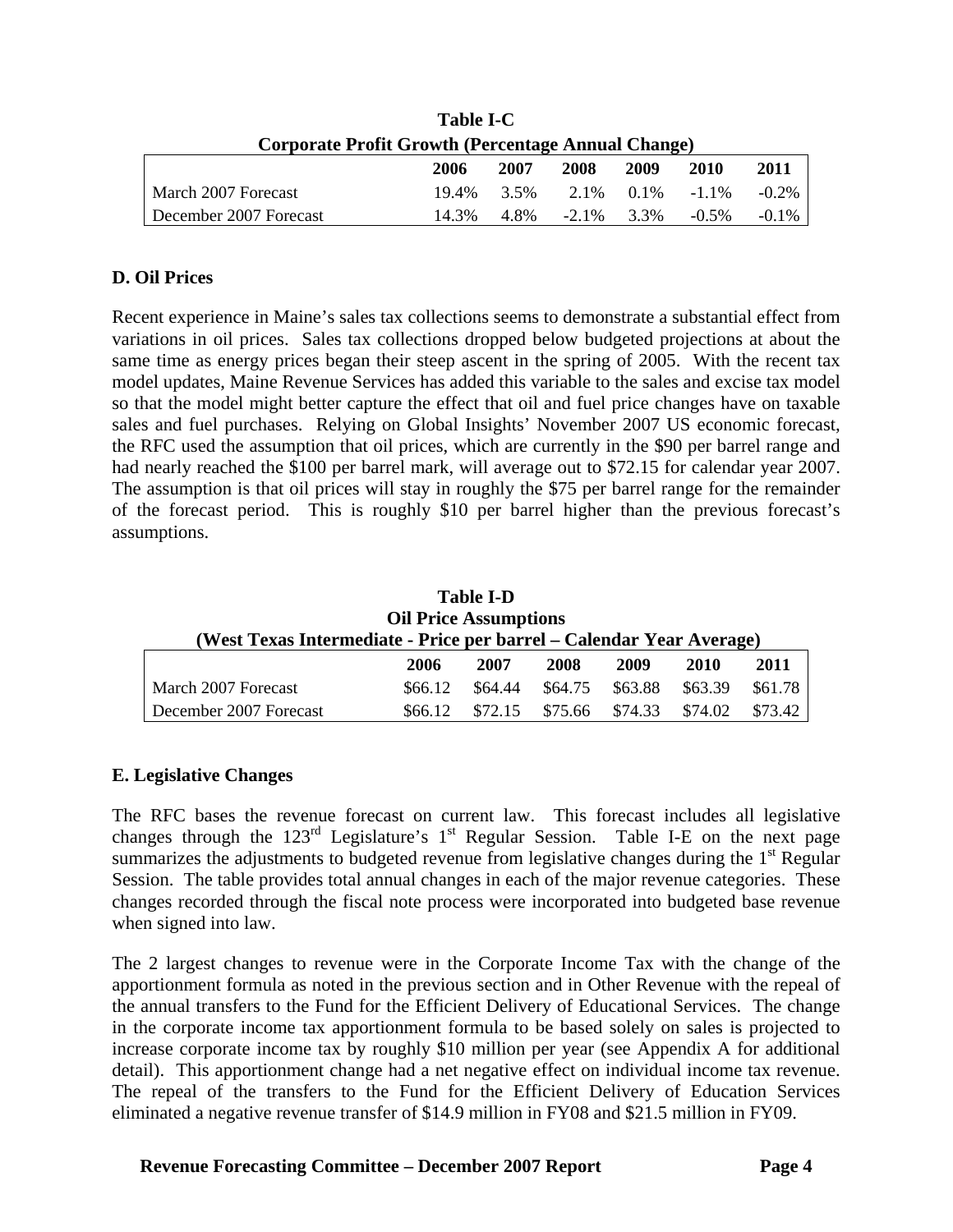As with some previous forecasts, the RFC was forced to make adjustments to offset budgeted revenue recorded through the budget and fiscal note process. The legislative revenue change that is reversed in this forecast was enacted during the  $1<sup>st</sup>$  Regular Session of the  $122<sup>nd</sup>$  Legislature in Part GG of PL 2005, c. 12, the General Fund Current Services Budget. At that time, the Legislature approved a change in the policy regarding the treatment of stored value cards also known as gift cards and recorded revenue equal to \$5,738,200 in FY07, \$15,835,500 in FY08 and \$18,210,825 in FY09. This forecast reverses most of this additional revenue (see discussion in Appendix A).

## **Table I-E**

# **Summary of Legislative Changes - 123rd Legislature, 1st Regular Session**

| <b>General Fund</b>        |                                                                         |              |                 |               |                 |  |  |  |  |
|----------------------------|-------------------------------------------------------------------------|--------------|-----------------|---------------|-----------------|--|--|--|--|
|                            | <b>FY09</b><br><b>FY10</b><br><b>FY11</b><br><b>FY07</b><br><b>FY08</b> |              |                 |               |                 |  |  |  |  |
| <b>Sales Tax</b>           | \$0                                                                     | \$1,062,256  | \$3,258,048     | \$2,610,573   | \$2,669,366     |  |  |  |  |
| <b>Individual Income</b>   | (\$109,129)                                                             | \$2,046,817  | \$1,614,879     | $(\$569,562)$ | $(\$3,680,938)$ |  |  |  |  |
| <b>Corporate Income</b>    | \$148,386                                                               | \$16,842,405 | \$16,395,494    | \$16,708,797  | \$15,932,049    |  |  |  |  |
| <b>Cigarette Tax</b>       | \$0                                                                     | \$0          | \$0             | $(\$69,240)$  | (\$108,423)     |  |  |  |  |
| <b>Estate Tax</b>          | \$0                                                                     | \$285,000    | \$570,000       | \$593,750     | \$618,688       |  |  |  |  |
| Prop. Tax - UT             | \$0                                                                     | \$305,768    | \$321,057       | \$337,109     | \$353,965       |  |  |  |  |
| <b>Investment Earnings</b> | \$0                                                                     | \$0          | $(\$4,926,253)$ | \$0           | \$0             |  |  |  |  |
| <b>Revenue Sharing</b>     | $(\$2,002)$                                                             | \$1,604,674  | \$1,629,127     | $(\$974,991)$ | $(\$775,865)$   |  |  |  |  |
| <b>Other Revenue</b>       | \$211,770                                                               | \$27,577,850 | \$35,317,026    | \$29,765,640  | \$30,701,183    |  |  |  |  |
| <b>Totals</b>              | \$211,770                                                               | \$27,577,850 | \$35,317,026    | \$29,765,640  | \$30,701,183    |  |  |  |  |

| <b>Highway Fund</b>                                              |     |           |           |           |           |  |  |  |
|------------------------------------------------------------------|-----|-----------|-----------|-----------|-----------|--|--|--|
| <b>FY09</b><br><b>FY09</b><br><b>FY09</b><br><b>FY08</b><br>FY07 |     |           |           |           |           |  |  |  |
| Motor Vehicle Reg. & Fees                                        | \$0 | \$382,005 | \$361,475 | \$361,475 | \$361,475 |  |  |  |
| <b>Other Revenue</b>                                             | \$0 | \$5,000   | \$500     | \$500     | \$500     |  |  |  |
| <b>Totals</b>                                                    | \$0 | \$387,005 | \$361,975 | \$361,975 | \$361,975 |  |  |  |

#### **II. OVERVIEW OF REVENUE PROJECTIONS**

This section provides a summary of the revenue projections in this forecast. These summaries are supplemented by additional detail in 4 corresponding appendices, which provide descriptions of the major revenue categories. Appendix G contains the materials presented by Maine Revenue Services on November  $19<sup>th</sup>$  to support the forecast recommendations for the major tax categories.

#### **A. General Fund**

For the **General Fund,** revenues were revised downward by \$95.2 million over the 2008-2009 biennium, led by Sales and Use Tax revenues with downward adjustments of \$21 million in FY 2008 and \$19.6 million in FY 2009. Exceptionally high oil prices were thought to be a major drag on the economy and a main reason for the drop in this category, with consumer confidence

**Revenue Forecasting Committee – December 2007 Report Page 5**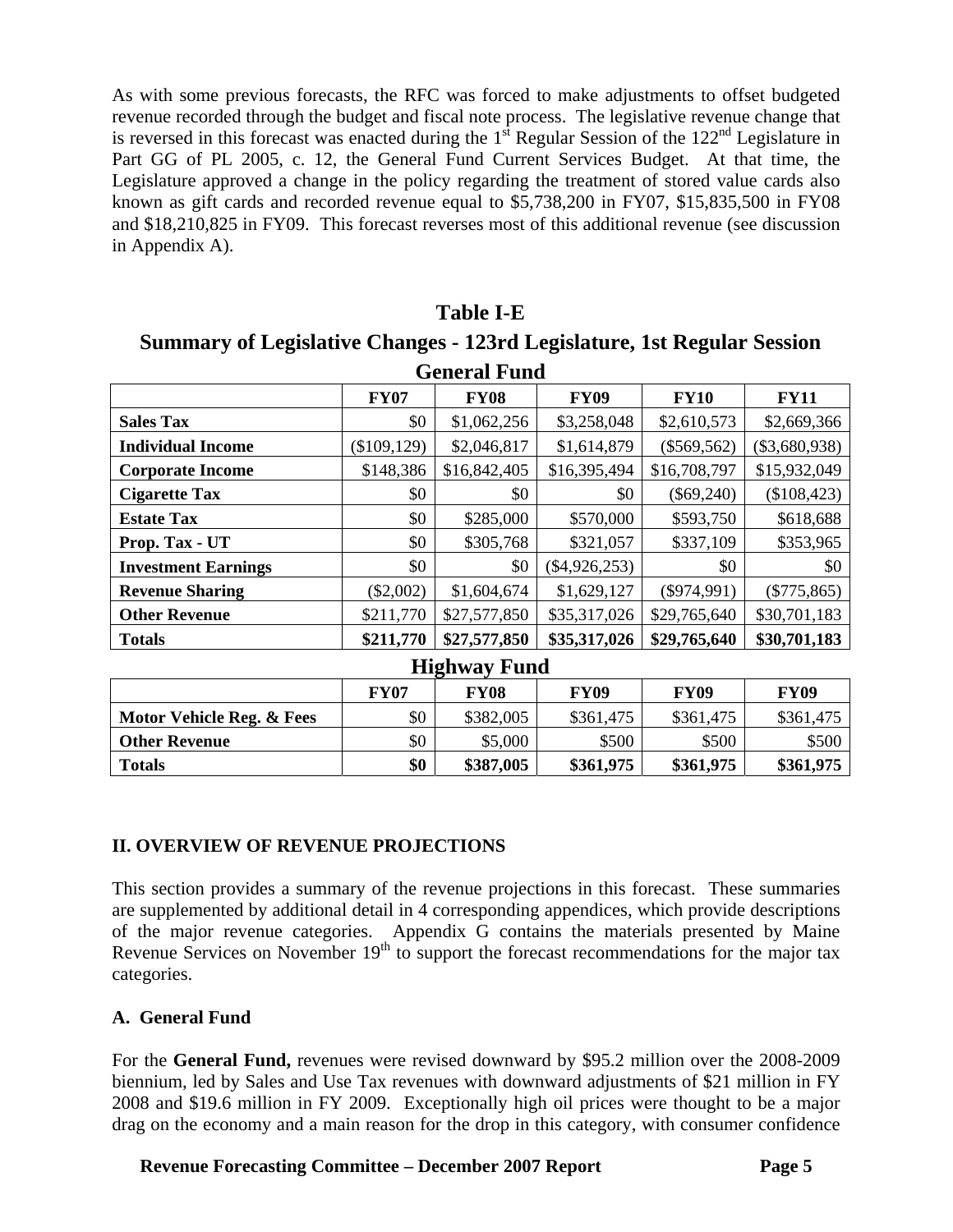as a contributing factor. Corporate Income Tax was revised downward by \$7.5 million in FY 2008 and \$7.3 million in FY 2009. Cigarette and Tobacco Tax revenue was reduced by \$6.1 million in FY 2008 and \$6.4 million in FY 2009. The only major tax line to show improvement in FY 2008 was the Individual Income Tax which was raised by \$18,165,000 largely on the basis of a year-to-date positive variance thought to be caused by higher than expected capital gains in 2006 and 2007. However, the RFC continued to assume that capital gains will return to its longterm historical trend of just over 6% of tax liability by the end of the forecast period. This assumption significantly reduces Individual Income Tax revenue growth in FY 2009 through FY 2011 by reducing capital gains liability by roughly \$30 million per year.

More than one-half of the downward adjustment to General Fund revenue during the 2008-2009 biennium resulted from non-economic related revenue adjustments. Unclaimed Property Transfers were reduced by \$13.1 million in FY 2008 and \$15.5 million in FY 2009 because outof-state corporations have refused to comply with Maine's unclaimed gift card statutes. Although enforcement action is under review by the Attorney General, it is clear that no revenues from this source will be forthcoming until the issue is resolved. The other major noneconomic related revenue adjustments were in the Targeted Case Management and DHHS Services Rendered revenue categories collected by the Department of Health and Human Services. These categories were adjusted downward by \$10.9 million each year.

|                                              | <b>FY07 Actual</b>                                            | <b>FY08</b>      | <b>FY09</b>      | <b>FY10</b>      | <b>FY11</b>      |  |  |
|----------------------------------------------|---------------------------------------------------------------|------------------|------------------|------------------|------------------|--|--|
| <b>Current Forecast</b>                      | \$3,019,595,389                                               | \$3,105,693,525  | \$3,193,917,944  | \$3,291,745,050  | \$3,354,444,227  |  |  |
| Annual % Growth                              | 3.0%                                                          | 2.9%             | 2.8%             | 3.1%             | 1.9%             |  |  |
| Net Increase (Decrease)                      |                                                               | $(\$37,773,087)$ | $(\$57,388,283)$ | $(\$85,352,276)$ | (\$117,577,887)  |  |  |
| <b>Revised Forecast</b>                      | \$3,019,595,389                                               | \$3,067,920,438  | \$3,136,529,661  | \$3,206,392,774  | \$3,236,866,340  |  |  |
| Annual % Growth                              | 3.0%                                                          | 1.6%             | 2.2%             | 2.2%             | 1.0%             |  |  |
|                                              | <b>Summary of Revenue Revisions by Major Revenue Category</b> |                  |                  |                  |                  |  |  |
| Sales and Use Tax                            |                                                               | $(\$21,066,117)$ | (\$19,584,072)   | (\$10,640,919)   | $(\$5,264,777)$  |  |  |
| Individual Income Tax                        |                                                               | \$18,165,000     | $(\$338,000)$    | $(\$32,618,000)$ | $(\$52,051,000)$ |  |  |
| Corporate Income Tax                         |                                                               | $(\$7,452,405)$  | $(\$7,281,196)$  | (\$10,903,484)   | $(\$32,732,049)$ |  |  |
| Cigarette and Tobacco Tax                    |                                                               | $(\$6,068,061)$  | $(\$6,409,223)$  | $(\$6,620,207)$  | $(\$6,751,011)$  |  |  |
| <b>Estate Tax</b>                            |                                                               | \$0              | $(\$1,715,301)$  | $(\$2,877,102)$  | $(\$244,373)$    |  |  |
| Prop. Tax - Unorganized Territory            |                                                               | \$348,000        | $(\$300,000)$    | $(\$300,000)$    | $(\$300,000)$    |  |  |
| Income from Investments                      |                                                               | (\$522,429)      | $(\$522,429)$    | $(\$522,429)$    | $(\$522,429)$    |  |  |
| Transfer to Municipal Rev. Sharing           |                                                               | \$528,030        | \$1,387,367      | \$2,816,445      | \$4,682,487      |  |  |
| <b>Other Revenues</b>                        |                                                               | $(\$21,705,105)$ | $(\$22,625,429)$ | $(\$23,686,580)$ | $(\$24,394,735)$ |  |  |
| <b>Total Revisions - Increase (Decrease)</b> |                                                               | $(\$37,773,087)$ | $(\$57,388,283)$ | $(\$85,352,276)$ | (\$117,577,887)  |  |  |

**Table II-A - General Fund Summary** 

Appendix A provides additional explanations and detail of the General Fund revenue changes recommended in this forecast.

#### **B. Highway Fund**

For the **Highway Fund**, revenues were projected lower by \$10.6 million in FY 2008 and \$5.5 million in FY 2009. High oil prices, which had been expected to return to more normal (lower) levels sooner than what is now expected, lower Fuel Taxes revenue by decreasing demand for

**Revenue Forecasting Committee – December 2007 Report Page 6**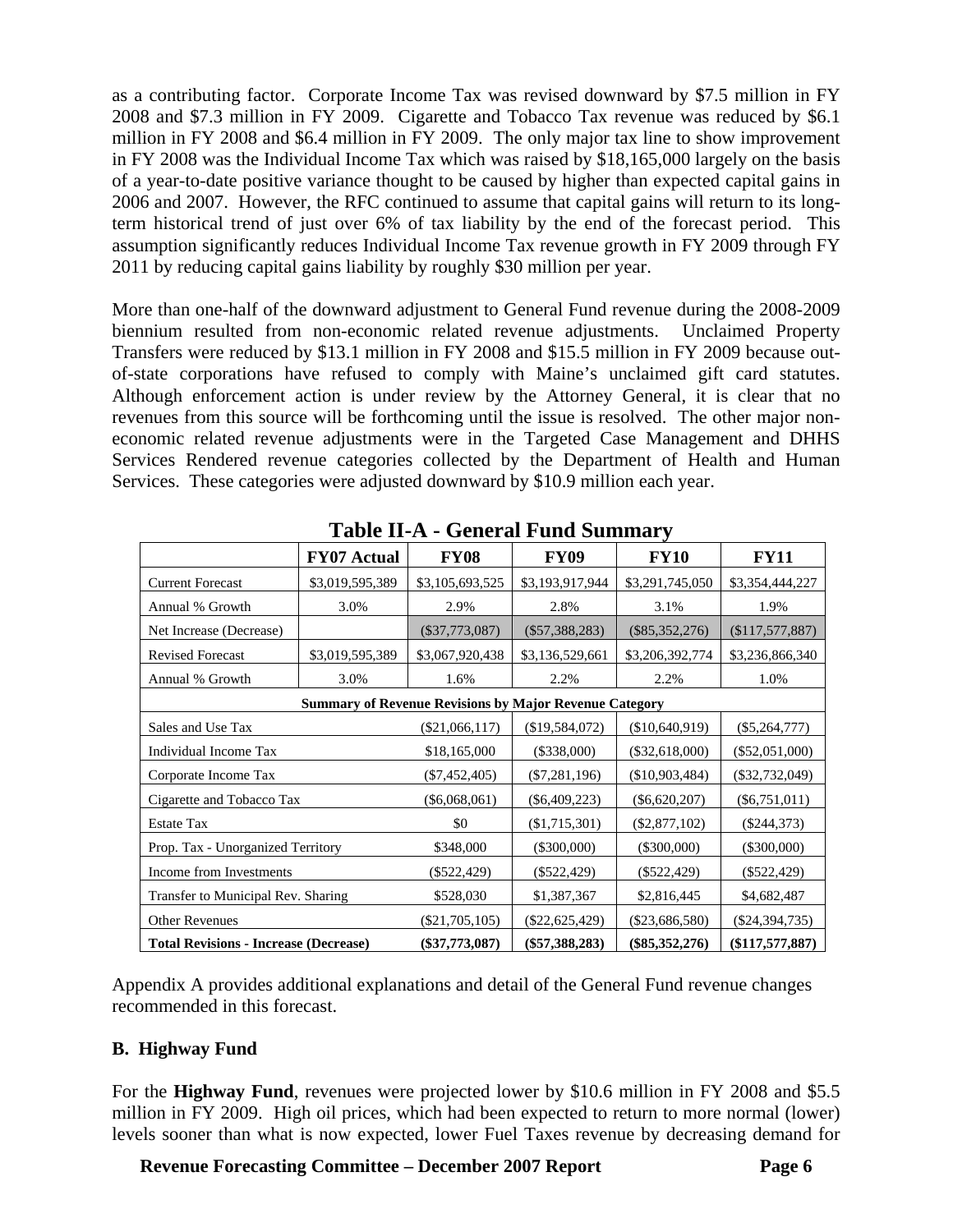gasoline and diesel fuel. Lower motor vehicle registration fees also contributed to lower revenue projections in FY 2009 and beyond. See Appendix B for additional detail of the Highway Fund revenue changes recommend below.

|                                                                                                                         |                                                               | $\bullet$      |                 |                 |                 |
|-------------------------------------------------------------------------------------------------------------------------|---------------------------------------------------------------|----------------|-----------------|-----------------|-----------------|
|                                                                                                                         | <b>FY07 Actual</b>                                            | <b>FY08</b>    | <b>FY09</b>     | <b>FY10</b>     | <b>FY11</b>     |
| <b>Current Forecast</b>                                                                                                 | \$330,821,083                                                 | \$339,283,065  | \$344,645,761   | \$347,617,154   | \$353,213,511   |
| Annual % Growth                                                                                                         | 1.3%                                                          | 2.6%           | 1.6%            | 0.9%            | 1.6%            |
| Net Increase (Decrease)                                                                                                 |                                                               | (\$10,645,188) | $(\$5,471,900)$ | $(\$3,638,965)$ | $(\$4,279,731)$ |
| <b>Revised Forecast</b>                                                                                                 | \$330,821,083                                                 | \$328,637,877  | \$339,173,861   | \$343,978,189   | \$348,933,780   |
| Annual % Growth                                                                                                         | 1.3%                                                          | $-0.7\%$       | 3.2%            | 1.4%            | 1.4%            |
|                                                                                                                         | <b>Summary of Revenue Revisions by Major Revenue Category</b> |                |                 |                 |                 |
| <b>Fuel Taxes</b>                                                                                                       |                                                               | (\$10,940,953) | $(\$4,665,240)$ | $(\$2,538,878)$ | $(\$3,360,750)$ |
| Motor Vehicle Registration & Fees                                                                                       |                                                               | \$480,000      | (\$484,115)     | $(\$777,542)$   | $(\$596,436)$   |
| Income from Investments                                                                                                 |                                                               | \$205,000      | \$205,000       | \$205,000       | \$205,000       |
| <b>Other Revenues</b>                                                                                                   |                                                               | $(\$389,235)$  | $(\$527,545)$   | $(\$527,545)$   | $(\$527,545)$   |
| $(\$5,471,900)$<br>$(\$4,279,731)$<br>(\$10,645,188)<br>$(\$3,638,965)$<br><b>Total Revisions - Increase (Decrease)</b> |                                                               |                |                 |                 |                 |

### **Table II-B - Highway Fund Summary**

#### **C. Fund for a Healthy Maine (FHM)**

The **Fund for a Healthy Maine (FHM)** revenue forecast was revised upward for the 2008-2009 biennium primarily based on increased tobacco settlement payments and improved racino revenue projections. The net result for the 2008-2009 biennium is an upward revision of \$1.6 million. See Appendix C for the additional explanations of the changes summarized below.

| Table II-C - Fund for a ficality ividine Summary |                                                                                                            |              |              |              |                 |  |  |  |
|--------------------------------------------------|------------------------------------------------------------------------------------------------------------|--------------|--------------|--------------|-----------------|--|--|--|
|                                                  | <b>FY07 Actual</b>                                                                                         | <b>FY08</b>  | <b>FY09</b>  | <b>FY10</b>  | <b>FY11</b>     |  |  |  |
| <b>Current Forecast</b>                          | \$50,950,512                                                                                               | \$61,193,656 | \$64,160,177 | \$69,384,772 | \$73,292,290    |  |  |  |
| Annual % Growth                                  | 8.6%                                                                                                       | 20.1%        | 4.8%         | 8.1%         | 5.6%            |  |  |  |
| Net Increase (Decrease)                          |                                                                                                            | \$159,415    | \$1,466,401  | \$1,182,733  | $(\$3,624,473)$ |  |  |  |
| <b>Revised Forecast</b>                          | \$50,950,512                                                                                               | \$61,353,071 | \$65,626,578 | \$70,567,505 | \$69,667,817    |  |  |  |
| Annual % Growth                                  | 8.6%                                                                                                       | 20.4%        | 7.0%         | 7.5%         | $-1.3%$         |  |  |  |
|                                                  | <b>Summary of Revenue Revisions by Major Revenue Category</b>                                              |              |              |              |                 |  |  |  |
| <b>Base Payments</b>                             |                                                                                                            | \$152,776    | \$1,016,647  | \$947,895    | (\$3,866,136)   |  |  |  |
| Racino Revenue                                   | \$16,639                                                                                                   | \$459,754    | \$244,838    | \$251,663    |                 |  |  |  |
| Income from Investments                          | (\$10,000)                                                                                                 | $(\$10,000)$ | (\$10,000)   | (\$10,000)   |                 |  |  |  |
|                                                  | \$159,415<br>\$1,466,401<br>\$1,182,733<br>$(\$3,624,473)$<br><b>Total Revisions - Increase (Decrease)</b> |              |              |              |                 |  |  |  |

**Table II-C - Fund for a Healthy Maine Summary** 

#### **D. MaineCare Dedicated Revenue Taxes**

In aggregate, **Medicaid/MaineCare Dedicated Revenue Taxes** were revised upward by \$5.3 million in the 2008-2009 biennium and by \$5.4 million in the 2010-2011 biennium. The increases came after review of recent actual experience. The higher base from this review increased projections for future years assuming the same future growth assumptions. Appendix D provides additional detail of the changes in these revenue sources.

**Revenue Forecasting Committee – December 2007 Report Page 7**